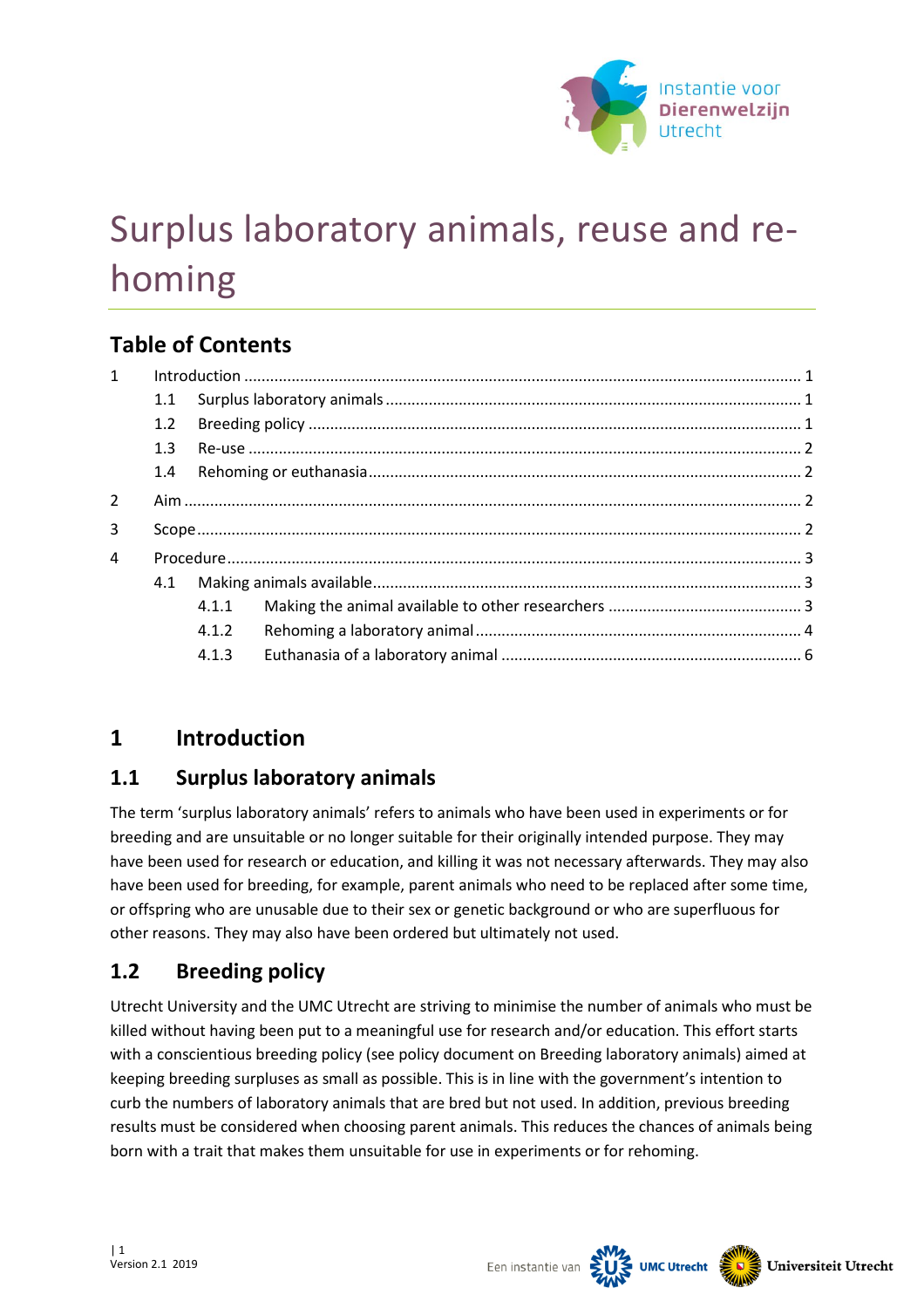

## <span id="page-1-0"></span>**1.3 Re-use**

Utrecht University and the UMC Utrecht encourage the use of surplus laboratory animals for research, education and training. Re-use is defined as using animals for an experiment after they have already been used in another experiment or if they are offspring of breeding with a likely harmful phenotype. The Experiments on Animals Act (*Wet op de dierproeven* or 'Wod') permits laboratory animals to be reused for research or education if:

- the severity of the discomfort in the previous experiment was 'mild' or 'moderate'; *and*
- the animal's general state of health and well-being has been fully restored since the previous experiment; *and*
- the expected severity of the discomfort for the following experiment is classified as 'mild', 'moderate' or 'non-recovery'; *and*
- the new procedures are in accordance with veterinary recommendations.

## <span id="page-1-1"></span>**1.4 Rehoming or euthanasia**

If a laboratory animal is no longer suitable for use in experiments and/or education, it will be either rehomed or euthanised. Farm animals may be slaughtered if there are no legal or regulatory restrictions to doing so. A laboratory animal may be considered no longer usable due to illness, age, behaviour, or another quality, or because there is no interest from researchers in using that type of animal. We strive to rehome laboratory animals who are no longer suitable for use in experiments or are otherwise superfluous. If the animal is not suitable for rehoming because of some disorder, a genetic modification, the presence of an infectious agent or deviant behaviour, or if a new owner cannot be found for it, then it will be euthanised, or slaughtered in the case of farm animals. Depending on the situation within the facility, these decisions will be made in any case by the laboratory animal coordinator, the animal's daily caregiver, the Animal Welfare Body (AWB/IvD) Utrecht and the principal investigator or other relevant officer(s) within the chain.

# <span id="page-1-2"></span>**2 Aim**

The aim of this policy is:

- to encourage the use of surplus laboratory animals for research and/or education and to enable the rehoming of surplus laboratory animals;
- to create clarity about what action to be taken if surplus laboratory animals are found not eligible for use or re-use in research and/or education.

# <span id="page-1-3"></span>**3 Scope**

The internal requirements below for aligning supply and demand of surplus laboratory animals are binding. Animals are not to be used in experiments or rehomed before they are weaning age. The only possible exception to this is if unweaned animals are necessary to answer a scientific question, and if all other legal requirements have been met otherwise.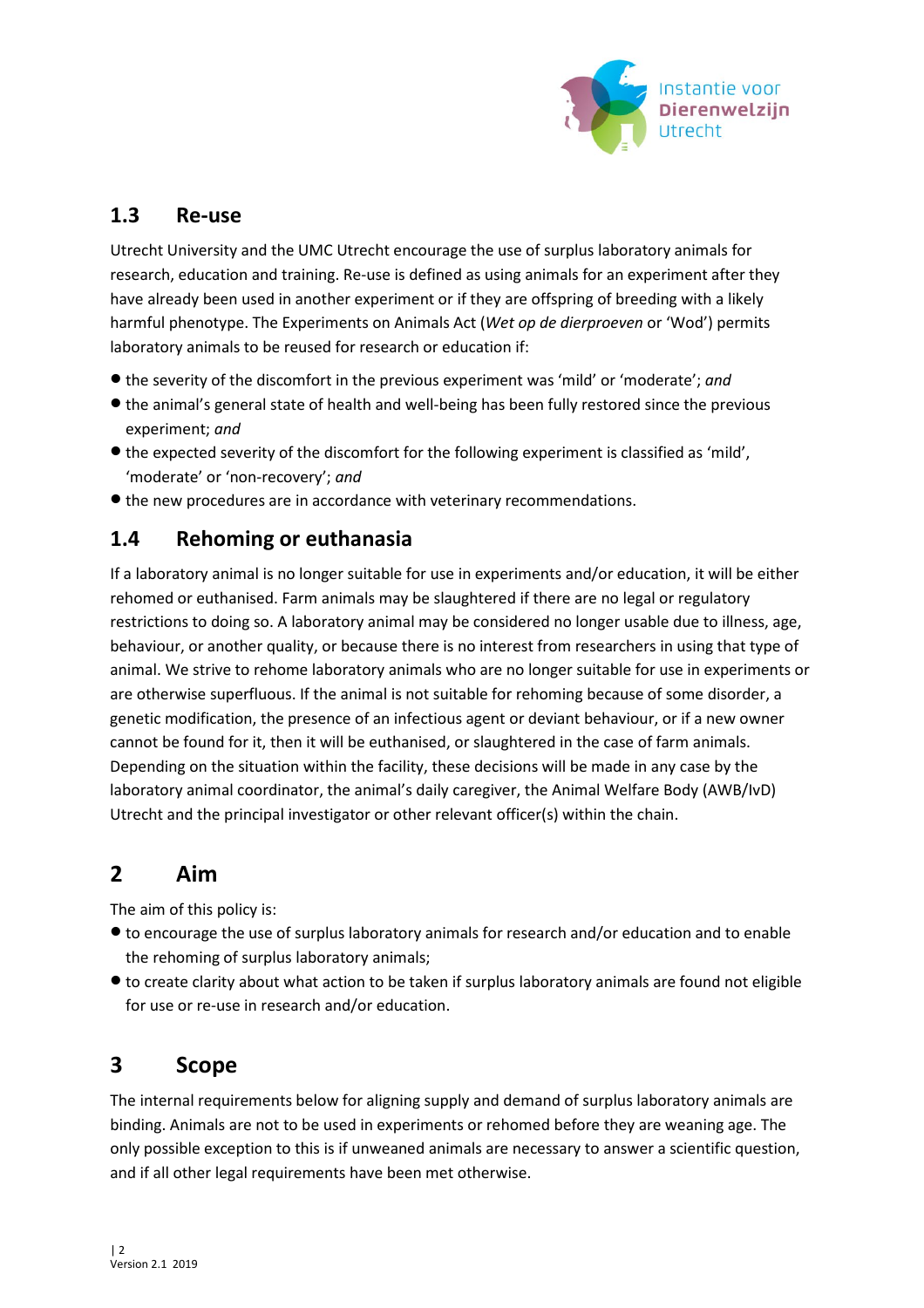

# <span id="page-2-0"></span>**4 Procedure**

# <span id="page-2-1"></span>**4.1 Making animals available**

The project's work protocol states whether the animals are to be made available as surplus animals and if they could be eligible for rehoming once the experiment is finished. If this is the case, agreements will be made during the alignment of the work protocol between the AWB/IvD Utrecht, the Study Director (SD) or Principal Investigator (PI) and the contact person at the laboratory animal facility involved about any conditions (such as temporary housing, costs, responsibilities, any necessary interventions) that may apply to making them available and transferring them (see sections 1 and 2 below). In all cases, the researcher or owner should state at what point the animals will be available well before the ending date of the experiment.

A researcher or owner of a breeding establishment who owns or anticipates having surplus laboratory animals, and is intending to dispose of them should register them as surplus laboratory animals with the AWB [\(info@ivd-utrecht.nl\)](mailto:info@ivd-utrecht.nl).

After coordinating with the designated veterinarian, and other experts if necessary, the AWB will evaluate if these animals are suitable for use/re-use in research and/or education or for rehoming.

## <span id="page-2-2"></span>**4.1.1 Making the animal available to other researchers**

#### **4.1.1.1 Notification of availability by researcher/breeding coordinator**

Use or re-use of a laboratory animal is preferable to rehoming, since the former option can prevent new animals being bred or purchased. Even rehoming for use in a terminal experiment is preferable to rehoming as a pet, since it may prevent the breeding/purchase of a new laboratory animal whose fate is ultimately to be killed. This may contribute to the R of 'reduction'.

A researcher or owner of a breeding establishment should notify the AWB/IvD Utrecht of surplus laboratory animals by e-mail [\(info@ivd-utrecht.nl\)](mailto:info@ivd-utrecht.nl), and will be asked to provide information about the animals such as species, sex, age, number, genetic background, any procedures they may have undergone, and date available. After consulting the designated veterinarian or if necessary other experts, the AWB/IvD Utrecht will evaluate whether these animals are suitable for use or re-use in research and/or education or for rehoming.

## **4.1.1.2 Notification of available animals by AWB/IvD Utrecht**

The AWB/IvD Utrecht will inform the laboratory animal coordinators at the earliest possible phase about available surplus animals, supplying all relevant details about them as well as the period when researchers can make their interest known. The laboratory animal coordinators will pass on this information to the researchers within their own departments.

## **4.1.1.3 Communicating interest**

Any researcher or instructor interested in surplus laboratory animals, either in principle or in specific animals available, should communicate their interest with a description of the intended purpose and any other relevant arguments to the AWB/IvD Utrecht [\(info@ivd-utrecht.nl\)](mailto:info@ivd-utrecht.nl), who will evaluate the request.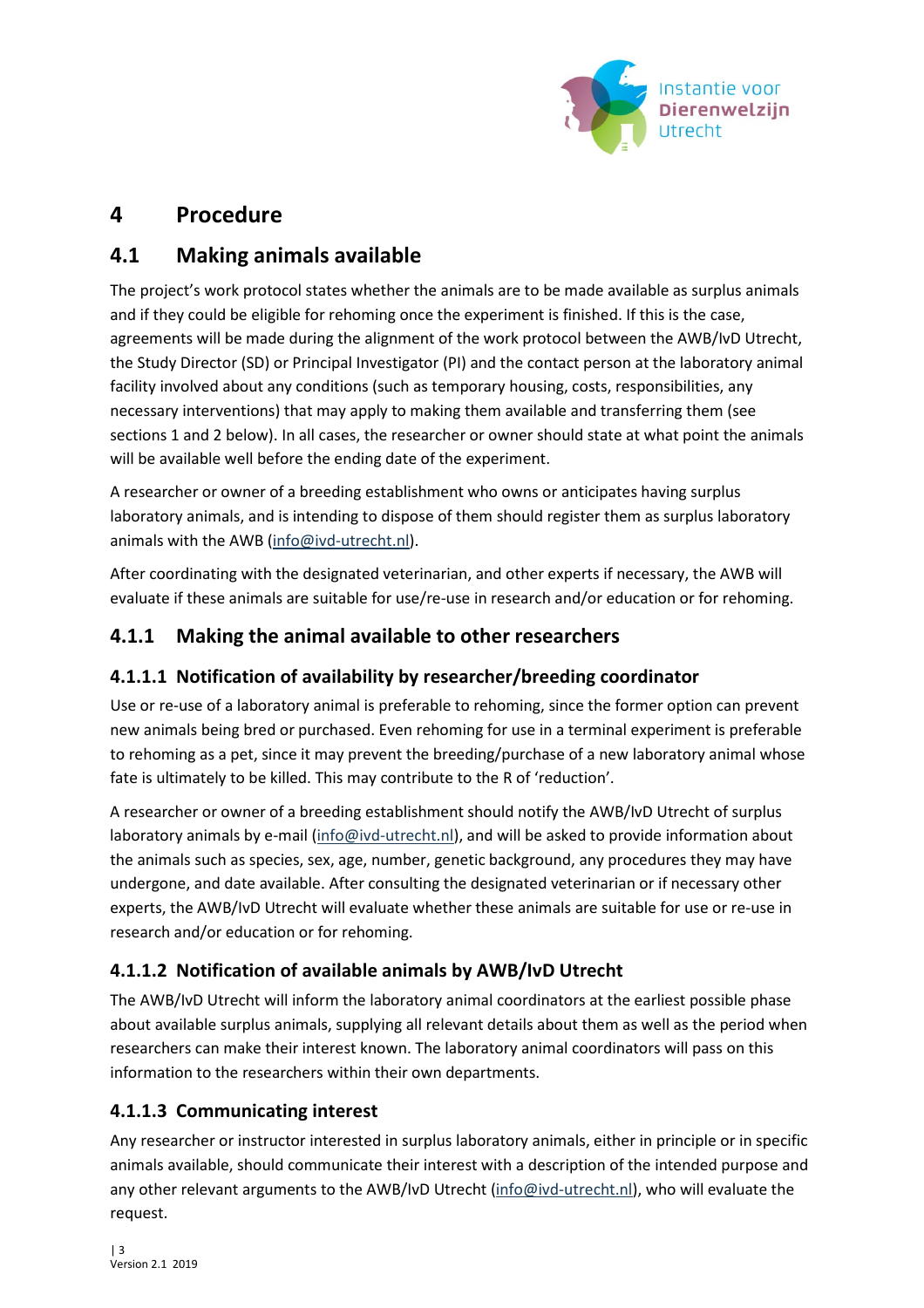

#### **4.1.1.4 Transfer**

Partly on the basis of the information provided, the AWB/IvD Utrecht will decide whether the animals can be made available to the researcher for the purpose described. If more than one researcher is interested, then the AWB will evaluate the requests and will decide which researcher to allocate the animals to on the basis of relevant arguments (aim of re-use, expected discomfort level, etc.). The AWB will then notify the animal facility that the animals can be released to the new owner for research or education. The facility, along with the Study Director or Principal Investigator, will ensure that the transfer of the surplus animals is noted in its records. Any payment for the animals must be arranged in full consultation between the old and new owners.

#### **4.1.1.5 Keeping surplus laboratory animals**

The point at which an animal becomes available as surplus will be coordinated as closely as possible with the time it is transferred. In exceptional cases, surplus laboratory animals determined to be suitable for use/re-use will be kept in stock for at most two weeks. The AWB will ensure that the stocks of surplus laboratory animals offered remain limited and in reasonable proportion to anticipated demand. The researcher who assumes responsibility for taking the animals will bear the costs of keeping them. If the unhoped-for situation arises that animals are kept for several days but no one is found to take them, then the costs of keeping them will be borne by the licensee.

## <span id="page-3-0"></span>**4.1.2 Rehoming a laboratory animal**

#### **4.1.2.1 Notification of availability by researcher/breeding coordinator**

If the animals cannot be used or re-used in experiments but may be suitable for rehoming, then the researcher or owner of a breeding establishment should notify the AWB/IvD Utrecht [\(info@ivd](mailto:info@ivd-utrecht.nl)[utrecht.nl\)](mailto:info@ivd-utrecht.nl) about the surplus animals, supplying the following information about them: species, sex, age, number, any previous procedures, and date available, as well as any abnormalities. The AWB will decide whether the animals are suitable for rehoming, both during the alignment phase of the experiment and at the point when the animals become available. If necessary, the designated veterinarian or other experts will be consulted.

#### **4.1.2.2 Notification of available animals by AWB/IvD**

The AWB/IvD Utrecht and, if appropriate, the researchers involved and employees of the animal facility, will inform employees within the UU and/or UMC Utrecht about the opportunity to adopt the animals. How broadly this information is distributed will depend on the species, number of animals, etc. The information can be distributed directly by word of mouth as well as through such channels as departmental newsletters, targeted e-mails or a faculty newsletter. This communication provides all relevant details of the animals and should state the deadline for anyone to report their interest in them.

If it is not possible to rehome the animal with employees or students, the animal may be offered to the SHHH (*Stichting hulp en herplaatsing huisdieren*), a foundation which helps find homes for pets, for a fee. Depending on the species and number, other organizations such as care farms may be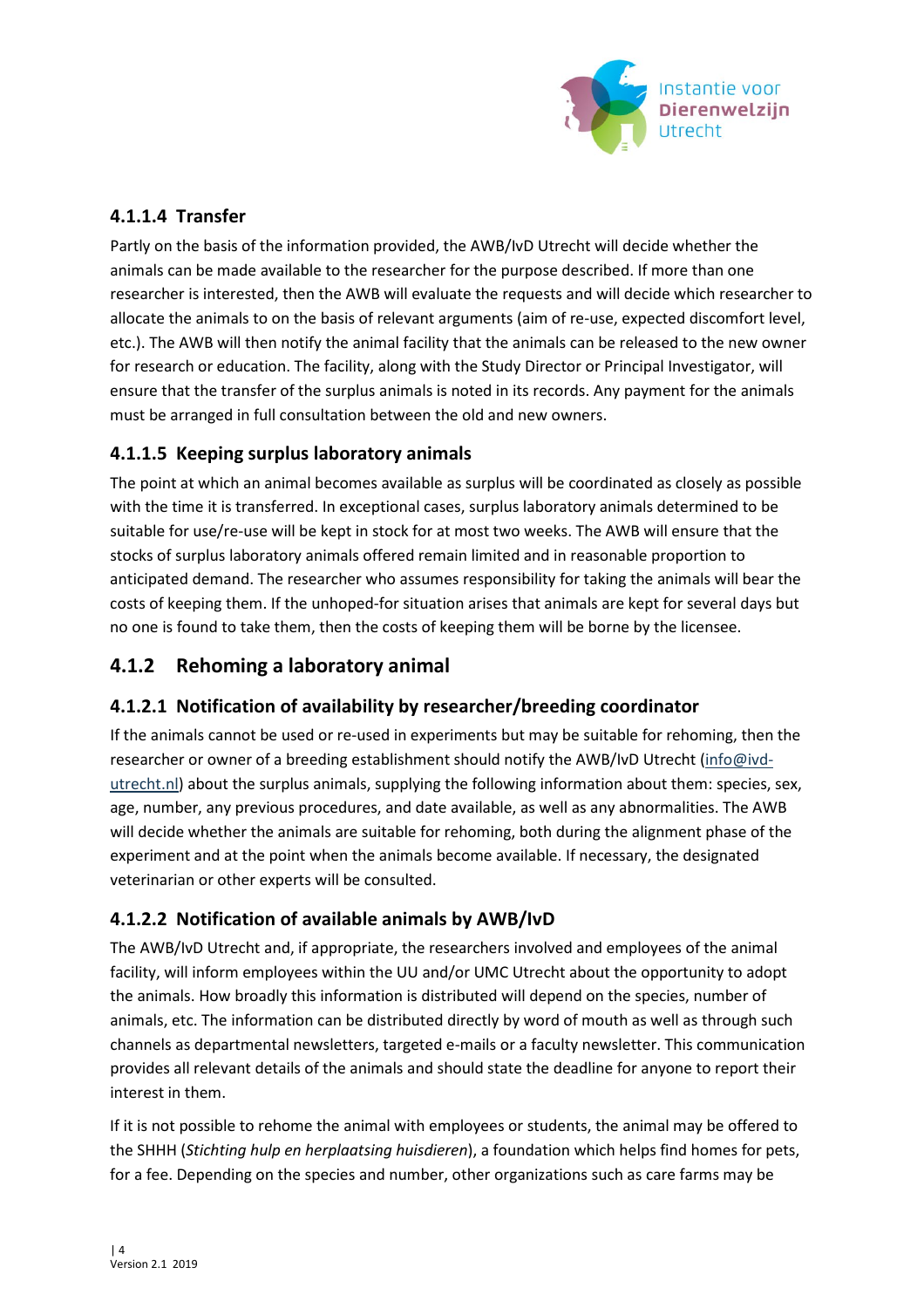

considered. In all cases, the animal must be accompanied by a medical dossier, including any treatment plan/recommendations.

#### **4.1.2.3 Stating interest**

Anyone interested in adopting an animal should sign up with the AWB/IvD Utrecht. The researchers or employees of animal facilities do not assign or reserve animals for applicants.

The AWB will assign the animals to new owners and ensure a proper transfer. Agreements about the transfer will be made between the AWB, the researcher, the MT of the animal facility / chairperson of the relevant department.

Conditions may be set for rehoming animals, such as requiring the animal to remain available as a blood donor.

#### **4.1.2.4 A sick laboratory animal with a disorder**

If a laboratory animal is sick or has a disorder, its suitability for rehoming as a pet must be evaluated. The following aspects must be taken into account in the evaluation:

- the animal's age;
- its general state of health;
- its behaviour;
- if applicable, the impact of operations or other procedures (such as duration and degree of discomfort, any lasting harm) that were/are needed prior to the rehoming and
- its anticipated quality of life.

The animal need not be optimally healthy, but must be in good health. The new owner must be able to handle a disorder or the potential for one. An animal with a medical condition can still be highly suitable for rehoming, if a realistic and reasonable treatment is available with a good long-term prognosis. The animal's expected quality of life must be the primary concern.

Advice should be sought from the designated veterinarian or other experts. These experts are completely objective and will put their findings, considerations and conclusions in a case report (see annex 1) with a summary in non-technical Dutch, after which a careful consideration will be made. This consideration will be entered in the animal's dossier kept in its department (thus it is available to everyone).

#### **4.1.2.5 Transfer**

In the event of rehoming, an employee of the AWB/IvD Utrecht or the chairperson of the department involved and the new owner must fill out and sign the 'Herplaatsingsovereenkomst' form (see annex 2) (art. 13f, 3a Wod), which includes a health certificate. Sometimes an animal will be released to a new owner for a trial period to make sure that it is compatible with the situation at home and new owner. Once the form has been signed, the new owner assumes complete responsibility for the adopted animal. This animal will be entered in the 'andere bestemming' (other purpose) column in the annual register of laboratory animals.